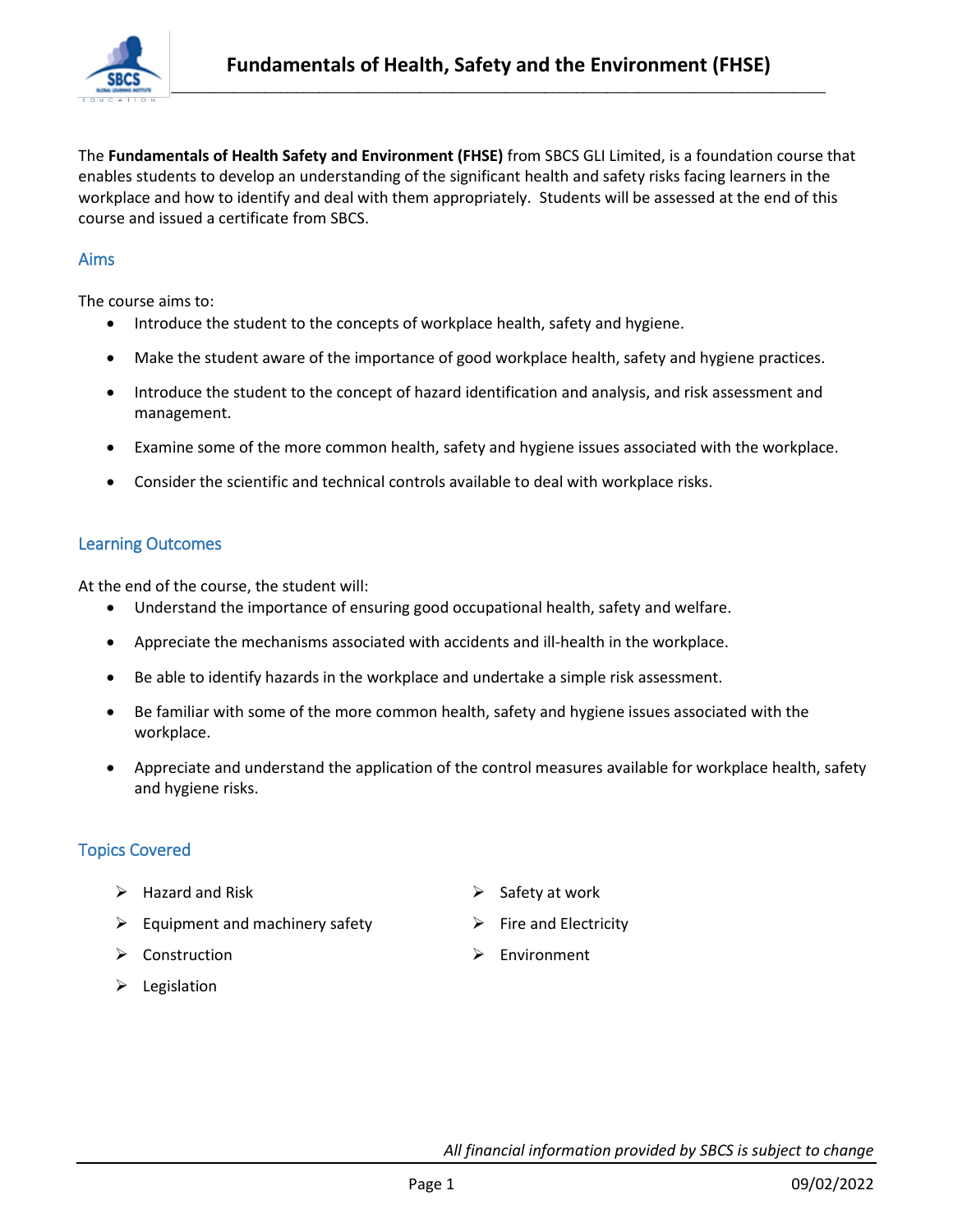

## Progressing to the BSc/MSc

Upon successful completion of the FHSE programme, students are eligible to progress to the **BSc (Hons) Occupational Safety Health and the Environment (OSHE)** as long as they possess one of the following entry qualifications:

- Associate Degree in Environmental Health
- Associate Degree in Environmental Technology
- Associate Degree in Water Resources Management and Technology
- Associate Degree in Agriculture
- Associate Degree in Forestry
- Associate Degree in Environmental Management
- Associate Degree in Medical Laboratory Technology
- Associate Degree in Physics
- Associate Degree in Biology
- Associate Degree in General Nursing
- Associate Degree in Nutrition and Food Science
- Associate Degree in Security Administration and Management
- City and Guilds Electrical and Electronic Advanced Technician Diploma
- Any Associate Degree in a Science and/or Engineering subject.
- EDEXCEL HND Building Services Engineering (HND BSE)

**Degree holders** of a suitable standing can also pursue the FHSE as a bridging programme and progress to the **MSc Safety Health and Environment/Occupational Hygiene**.

**NOTE: All applicants that wish to progress to the BSc/MSc must be assessed by the University to confirm their eligibility.**

*All financial information provided by SBCS is subject to change*